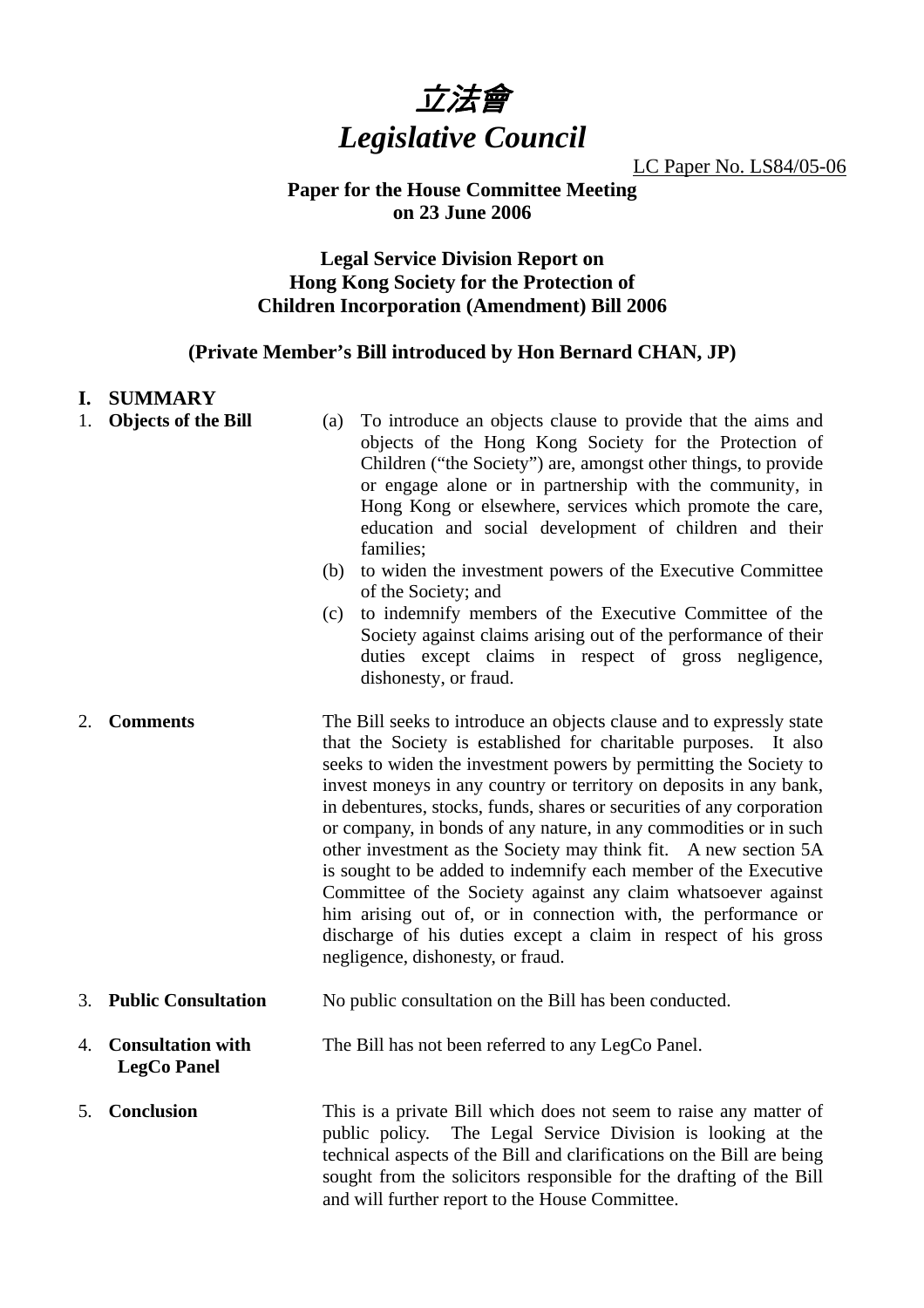# **II. REPORT**

### **Objects of the Bill**

 To amend the Hong Kong Society for the Protection of Children Incorporation Ordinance (Cap. 1058) –

- (a) to introduce an objects clause to provide that the aims and objects of the Hong Kong Society for the Protection of Children ("the Society") are, amongst other things, to provide or engage alone or in partnership with the community, in Hong Kong or elsewhere, services which promote the care, education and social development of children and their families;
- (b) to widen the investment powers of the Executive Committee of the Society; and
- (c) to indemnify members of the Executive Committee of the Society against claims arising out of the performance of their duties except claims in respect of gross negligence, dishonesty, or fraud.

### **LegCo Brief Reference**

2. No LegCo Brief on the Bill has been provided.

#### **Date of First Reading**

3. 21 June 2006.

#### **Comments**

4. This is a Member's Bill introduced by Hon Bernard CHAN, JP.

5. Cap. 1058 was passed in 1969 to provide that the Society shall be a body corporate and in that name shall have perpetual succession and may sue and be sued in all courts in Hong Kong and shall have a common seal. Various powers are provided in section 4 for the Society to carry out its functions.

6. The Bill seeks to introduce an express provision to state that the Society is established for charitable purposes (clause 3). It further seeks to, amongst other things, provide that the aims and objects of the Society are to provide or engage, alone or in partnership with the community, in Hong Kong or elsewhere, services or